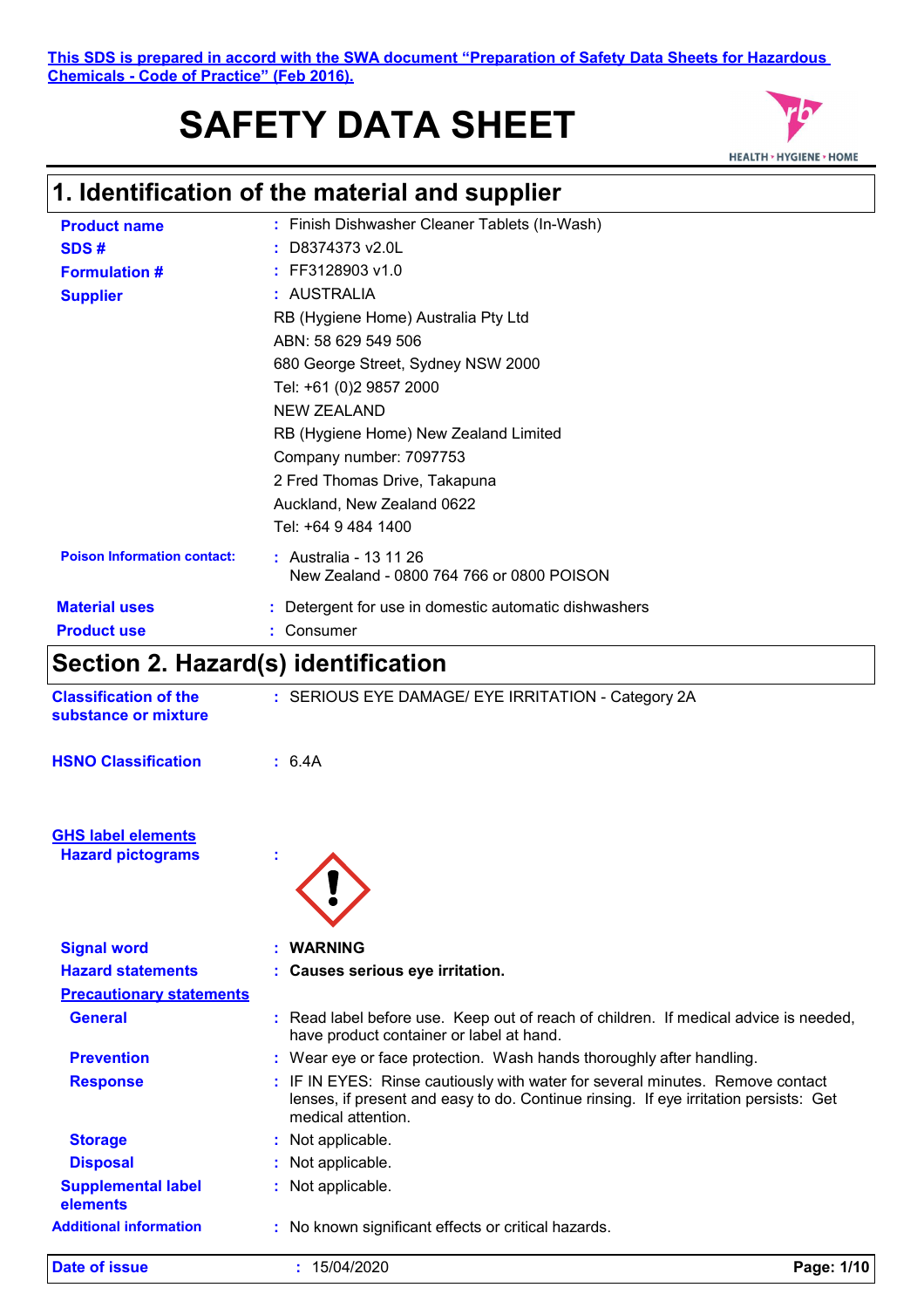### **Section 2. Hazard(s) identification**

**Recommendations :** No known significant effects or critical hazards.

- 
- **Recommendations :** No known significant effects or critical hazards.

**Other hazards which do not :** May form explosible dust-air mixture if dispersed. **result in classification**

### **Section 3. Composition and ingredient information**

**Substance/mixture :**

: Mixture

| Ingredient name  | $%$ (w/w)  | <b>CAS number</b> |
|------------------|------------|-------------------|
| sodium carbonate | l≥30 - ≤60 | l 497-19-8        |
| I subtilisin     | ≤0.3       | $ 9014 - 01 - 1$  |

#### **Other Non-hazardous ingredients to 100%**

**Occupational exposure limits, if available, are listed in Section 8.**

#### **Section 4. First aid measures**

| <b>Description of necessary first aid measures</b><br><b>Eye contact</b><br><b>Inhalation</b><br><b>Skin contact</b> |                                                                                                                                                                                                                                                                                                                                                                                                                                                                                                                                                                                                                                                                                                                                                                                                                              |
|----------------------------------------------------------------------------------------------------------------------|------------------------------------------------------------------------------------------------------------------------------------------------------------------------------------------------------------------------------------------------------------------------------------------------------------------------------------------------------------------------------------------------------------------------------------------------------------------------------------------------------------------------------------------------------------------------------------------------------------------------------------------------------------------------------------------------------------------------------------------------------------------------------------------------------------------------------|
|                                                                                                                      |                                                                                                                                                                                                                                                                                                                                                                                                                                                                                                                                                                                                                                                                                                                                                                                                                              |
|                                                                                                                      | : Immediately flush eyes with plenty of water, occasionally lifting the upper and lower<br>eyelids. Check for and remove any contact lenses. Continue to rinse for at least 10<br>minutes. Get medical attention.                                                                                                                                                                                                                                                                                                                                                                                                                                                                                                                                                                                                            |
|                                                                                                                      | Remove victim to fresh air and keep at rest in a position comfortable for breathing.<br>If not breathing, if breathing is irregular or if respiratory arrest occurs, provide<br>artificial respiration or oxygen by trained personnel. It may be dangerous to the<br>person providing aid to give mouth-to-mouth resuscitation. Get medical attention if<br>adverse health effects persist or are severe. If unconscious, place in recovery<br>position and get medical attention immediately. Maintain an open airway. Loosen<br>tight clothing such as a collar, tie, belt or waistband.                                                                                                                                                                                                                                   |
|                                                                                                                      | : Flush contaminated skin with plenty of water. Remove contaminated clothing and<br>shoes. Get medical attention if symptoms occur. Wash clothing before reuse.<br>Clean shoes thoroughly before reuse.                                                                                                                                                                                                                                                                                                                                                                                                                                                                                                                                                                                                                      |
| <b>Ingestion</b>                                                                                                     | : Wash out mouth with water. Remove dentures if any. Remove victim to fresh air<br>and keep at rest in a position comfortable for breathing. If material has been<br>swallowed and the exposed person is conscious, give small quantities of water to<br>drink. Stop if the exposed person feels sick as vomiting may be dangerous. Do not<br>induce vomiting unless directed to do so by medical personnel. If vomiting occurs,<br>the head should be kept low so that vomit does not enter the lungs. Get medical<br>attention if adverse health effects persist or are severe. Never give anything by<br>mouth to an unconscious person. If unconscious, place in recovery position and get<br>medical attention immediately. Maintain an open airway. Loosen tight clothing such<br>as a collar, tie, belt or waistband. |
|                                                                                                                      | Most important symptoms/effects, acute and delayed                                                                                                                                                                                                                                                                                                                                                                                                                                                                                                                                                                                                                                                                                                                                                                           |
| <b>Potential acute health effects</b>                                                                                |                                                                                                                                                                                                                                                                                                                                                                                                                                                                                                                                                                                                                                                                                                                                                                                                                              |
| <b>Eye contact</b>                                                                                                   | : Causes serious eye irritation.                                                                                                                                                                                                                                                                                                                                                                                                                                                                                                                                                                                                                                                                                                                                                                                             |
| <b>Inhalation</b>                                                                                                    | : Exposure to airborne concentrations above statutory or recommended exposure<br>limits may cause irritation of the nose, throat and lungs.                                                                                                                                                                                                                                                                                                                                                                                                                                                                                                                                                                                                                                                                                  |
| <b>Skin contact</b>                                                                                                  | : No known significant effects or critical hazards.                                                                                                                                                                                                                                                                                                                                                                                                                                                                                                                                                                                                                                                                                                                                                                          |
| <b>Ingestion</b>                                                                                                     | : No known significant effects or critical hazards.                                                                                                                                                                                                                                                                                                                                                                                                                                                                                                                                                                                                                                                                                                                                                                          |
| <b>Over-exposure signs/symptoms</b>                                                                                  |                                                                                                                                                                                                                                                                                                                                                                                                                                                                                                                                                                                                                                                                                                                                                                                                                              |
| <b>Eye contact</b>                                                                                                   | : Adverse symptoms may include the following:<br>pain or irritation                                                                                                                                                                                                                                                                                                                                                                                                                                                                                                                                                                                                                                                                                                                                                          |

**Date of issue :** 15/04/2020 **Page: 2/10**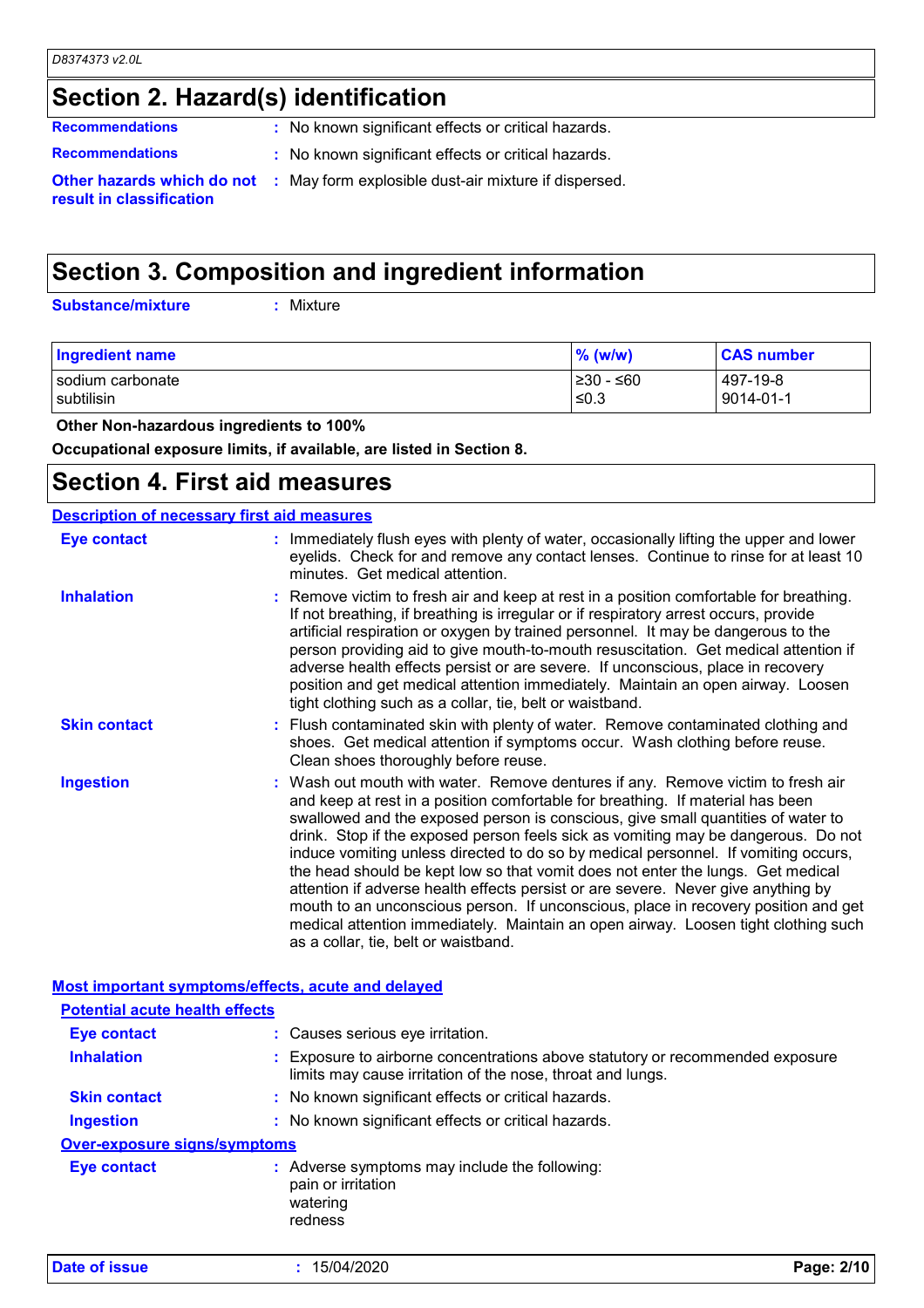### **Section 4. First aid measures**

| <b>Inhalation</b>                 | : Adverse symptoms may include the following:<br>respiratory tract irritation<br>coughing                                                                                     |
|-----------------------------------|-------------------------------------------------------------------------------------------------------------------------------------------------------------------------------|
| <b>Skin contact</b>               | : No specific data.                                                                                                                                                           |
| <b>Ingestion</b>                  | : No specific data.                                                                                                                                                           |
|                                   | Indication of immediate medical attention and special treatment needed, if necessary                                                                                          |
| <b>Notes to physician</b>         | : Treat symptomatically. Contact poison treatment specialist immediately if large                                                                                             |
|                                   | quantities have been ingested or inhaled.                                                                                                                                     |
| <b>Specific treatments</b>        | : No specific treatment.                                                                                                                                                      |
| <b>Protection of first-aiders</b> | : No action shall be taken involving any personal risk or without suitable training. It<br>may be dangerous to the person providing aid to give mouth-to-mouth resuscitation. |

#### **See toxicological information (Section 11)**

### **Section 5. Fire-fighting measures**

| <b>Extinguishing media</b>                             |                                                                                                                                                                                                                                                                                                                               |
|--------------------------------------------------------|-------------------------------------------------------------------------------------------------------------------------------------------------------------------------------------------------------------------------------------------------------------------------------------------------------------------------------|
| <b>Suitable extinguishing</b><br>media                 | : Use dry chemical powder.                                                                                                                                                                                                                                                                                                    |
| <b>Unsuitable extinguishing</b><br>media               | : Avoid high pressure media which could cause the formation of a potentially<br>explosible dust-air mixture.                                                                                                                                                                                                                  |
| <b>Specific hazards arising</b><br>from the chemical   | : May form explosible dust-air mixture if dispersed.                                                                                                                                                                                                                                                                          |
| <b>Hazardous thermal</b><br>decomposition products     | : Decomposition products may include the following materials:<br>carbon dioxide<br>carbon monoxide<br>sulfur oxides<br>halogenated compounds<br>metal oxide/oxides                                                                                                                                                            |
| <b>Special protective actions</b><br>for fire-fighters | : Promptly isolate the scene by removing all persons from the vicinity of the incident if<br>there is a fire. No action shall be taken involving any personal risk or without<br>suitable training. Move containers from fire area if this can be done without risk.<br>Use water spray to keep fire-exposed containers cool. |
| <b>Special protective actions</b><br>for fire-fighters | : Fire-fighters should wear appropriate protective equipment and self-contained<br>breathing apparatus (SCBA) with a full face-piece operated in positive pressure<br>mode.                                                                                                                                                   |

### **Section 6. Accidental release measures**

| <b>Personal precautions, protective equipment and emergency procedures</b> |                                                                                                                                                                                                                                                                                                                                                                                                                                                                                        |            |
|----------------------------------------------------------------------------|----------------------------------------------------------------------------------------------------------------------------------------------------------------------------------------------------------------------------------------------------------------------------------------------------------------------------------------------------------------------------------------------------------------------------------------------------------------------------------------|------------|
| For non-emergency<br>personnel                                             | : No action shall be taken involving any personal risk or without suitable training.<br>Evacuate surrounding areas. Keep unnecessary and unprotected personnel from<br>entering. Do not touch or walk through spilled material. Shut off all ignition sources.<br>No flares, smoking or flames in hazard area. Avoid breathing dust. Provide<br>adequate ventilation. Wear appropriate respirator when ventilation is inadequate.<br>Put on appropriate personal protective equipment. |            |
| For emergency responders                                                   | : If specialized clothing is required to deal with the spillage, take note of any<br>information in Section 8 on suitable and unsuitable materials. See also the<br>information in "For non-emergency personnel".                                                                                                                                                                                                                                                                      |            |
| <b>Environmental precautions</b>                                           | : Avoid dispersal of spilled material and runoff and contact with soil, waterways,<br>drains and sewers. Inform the relevant authorities if the product has caused<br>environmental pollution (sewers, waterways, soil or air).                                                                                                                                                                                                                                                        |            |
| <b>Date of issue</b>                                                       | 15/04/2020                                                                                                                                                                                                                                                                                                                                                                                                                                                                             | Page: 3/10 |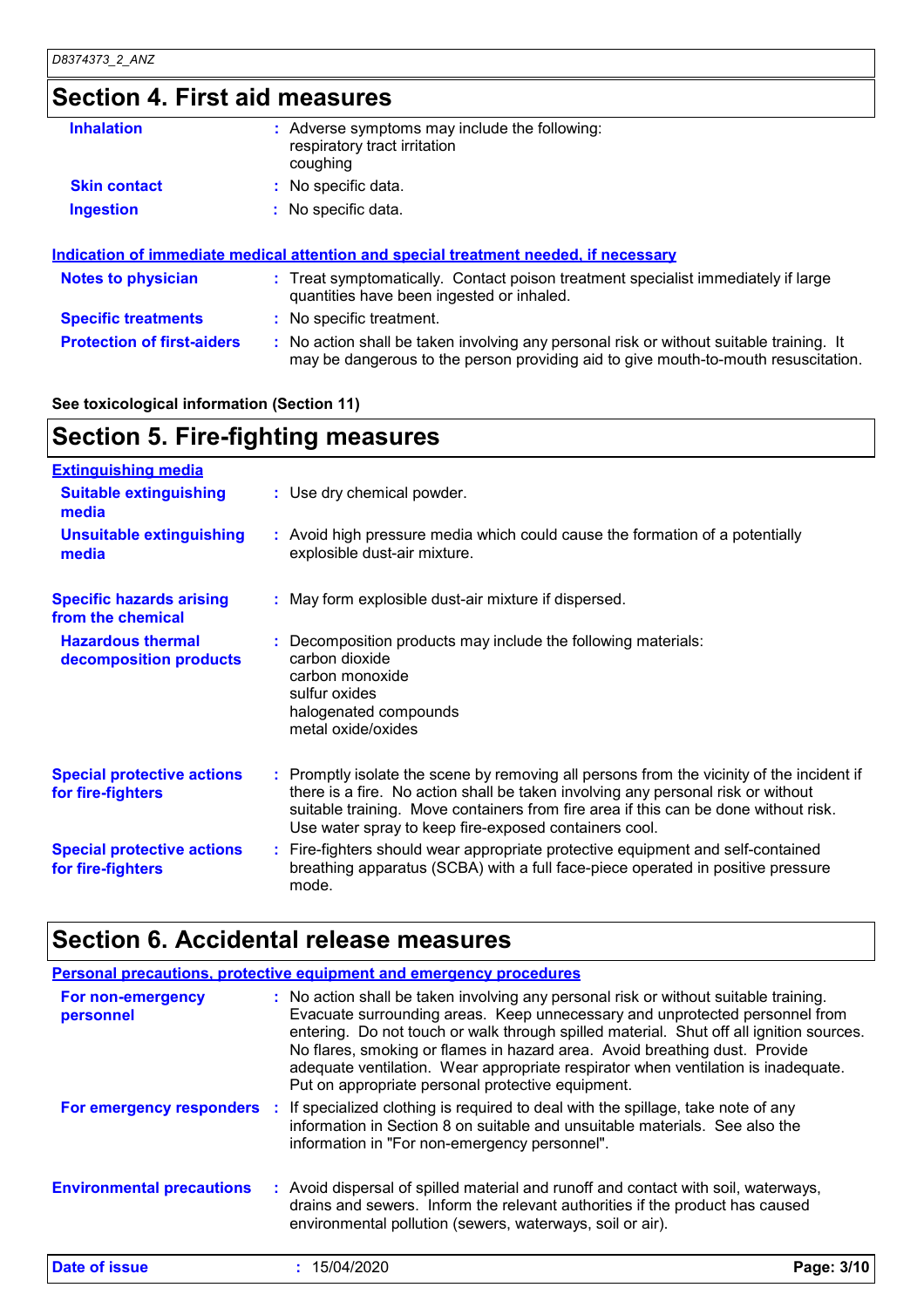#### **Section 6. Accidental release measures**

#### **Methods and materials for containment and cleaning up**

| <b>Small spill</b> | : Move containers from spill area. Use spark-proof tools and explosion-proof<br>equipment. Avoid dust generation. Using a vacuum with HEPA filter will reduce<br>dust dispersal. Place spilled material in a designated, labeled waste container.<br>Dispose of via a licensed waste disposal contractor.                                                                                                                                                                                                                                                              |
|--------------------|------------------------------------------------------------------------------------------------------------------------------------------------------------------------------------------------------------------------------------------------------------------------------------------------------------------------------------------------------------------------------------------------------------------------------------------------------------------------------------------------------------------------------------------------------------------------|
| Large spill        | : Move containers from spill area. Use spark-proof tools and explosion-proof<br>equipment. Approach release from upwind. Prevent entry into sewers, water<br>courses, basements or confined areas. Avoid dust generation. Do not dry sweep.<br>Vacuum dust with equipment fitted with a HEPA filter and place in a closed, labeled<br>waste container. Avoid creating dusty conditions and prevent wind dispersal.<br>Dispose of via a licensed waste disposal contractor. Note: see Section 1 for<br>emergency contact information and Section 13 for waste disposal. |

**See Section 1 for emergency contact information.**

**See Section 8 for information on appropriate personal protective equipment. See Section 13 for additional waste treatment information.**

### **Section 7. Handling and storage**

| <b>Precautions for safe handling</b>                                             |                                                                                                                                                                                                                                                                                                                                                                                                                                                                                                                                                                                                                                                                                                                                                                                                                                                                                                                                                                                                                                             |
|----------------------------------------------------------------------------------|---------------------------------------------------------------------------------------------------------------------------------------------------------------------------------------------------------------------------------------------------------------------------------------------------------------------------------------------------------------------------------------------------------------------------------------------------------------------------------------------------------------------------------------------------------------------------------------------------------------------------------------------------------------------------------------------------------------------------------------------------------------------------------------------------------------------------------------------------------------------------------------------------------------------------------------------------------------------------------------------------------------------------------------------|
| <b>Protective measures</b>                                                       | : Put on appropriate personal protective equipment (see Section 8). Do not ingest.<br>Avoid contact with eyes, skin and clothing. Avoid breathing dust. Avoid the creation<br>of dust when handling and avoid all possible sources of ignition (spark or flame).<br>Prevent dust accumulation. Use only with adequate ventilation. Wear appropriate<br>respirator when ventilation is inadequate. Keep in the original container or an<br>approved alternative made from a compatible material, kept tightly closed when not<br>in use. Electrical equipment and lighting should be protected to appropriate<br>standards to prevent dust coming into contact with hot surfaces, sparks or other<br>ignition sources. Take precautionary measures against electrostatic discharges. To<br>avoid fire or explosion, dissipate static electricity during transfer by grounding and<br>bonding containers and equipment before transferring material. Empty containers<br>retain product residue and can be hazardous. Do not reuse container. |
| <b>Advice on general</b><br>occupational hygiene                                 | : Eating, drinking and smoking should be prohibited in areas where this material is<br>handled, stored and processed. Workers should wash hands and face before<br>eating, drinking and smoking. Remove contaminated clothing and protective<br>equipment before entering eating areas. See also Section 8 for additional<br>information on hygiene measures.                                                                                                                                                                                                                                                                                                                                                                                                                                                                                                                                                                                                                                                                               |
| <b>Conditions for safe storage,</b><br>including any<br><b>incompatibilities</b> | Do not store above the following temperature: 40°C (104°F). Store in accordance<br>with local regulations. Store in a segregated and approved area. Store in original<br>container protected from direct sunlight in a dry, cool and well-ventilated area, away<br>from incompatible materials (see Section 10) and food and drink. Eliminate all<br>ignition sources. Separate from oxidizing materials. Keep container tightly closed<br>and sealed until ready for use. Containers that have been opened must be carefully<br>resealed and kept upright to prevent leakage. Do not store in unlabeled containers.<br>Use appropriate containment to avoid environmental contamination. See Section 10<br>for incompatible materials before handling or use.                                                                                                                                                                                                                                                                              |
| Do not store above the<br>following temperature                                  | : Daily average of $40^{\circ}$ C                                                                                                                                                                                                                                                                                                                                                                                                                                                                                                                                                                                                                                                                                                                                                                                                                                                                                                                                                                                                           |

### **Section 8. Exposure controls and personal protection**

| <b>Control parameters</b>           |
|-------------------------------------|
| <b>Australia</b>                    |
| <b>Occupational exposure limits</b> |
| None.                               |
| <b>New Zealand</b>                  |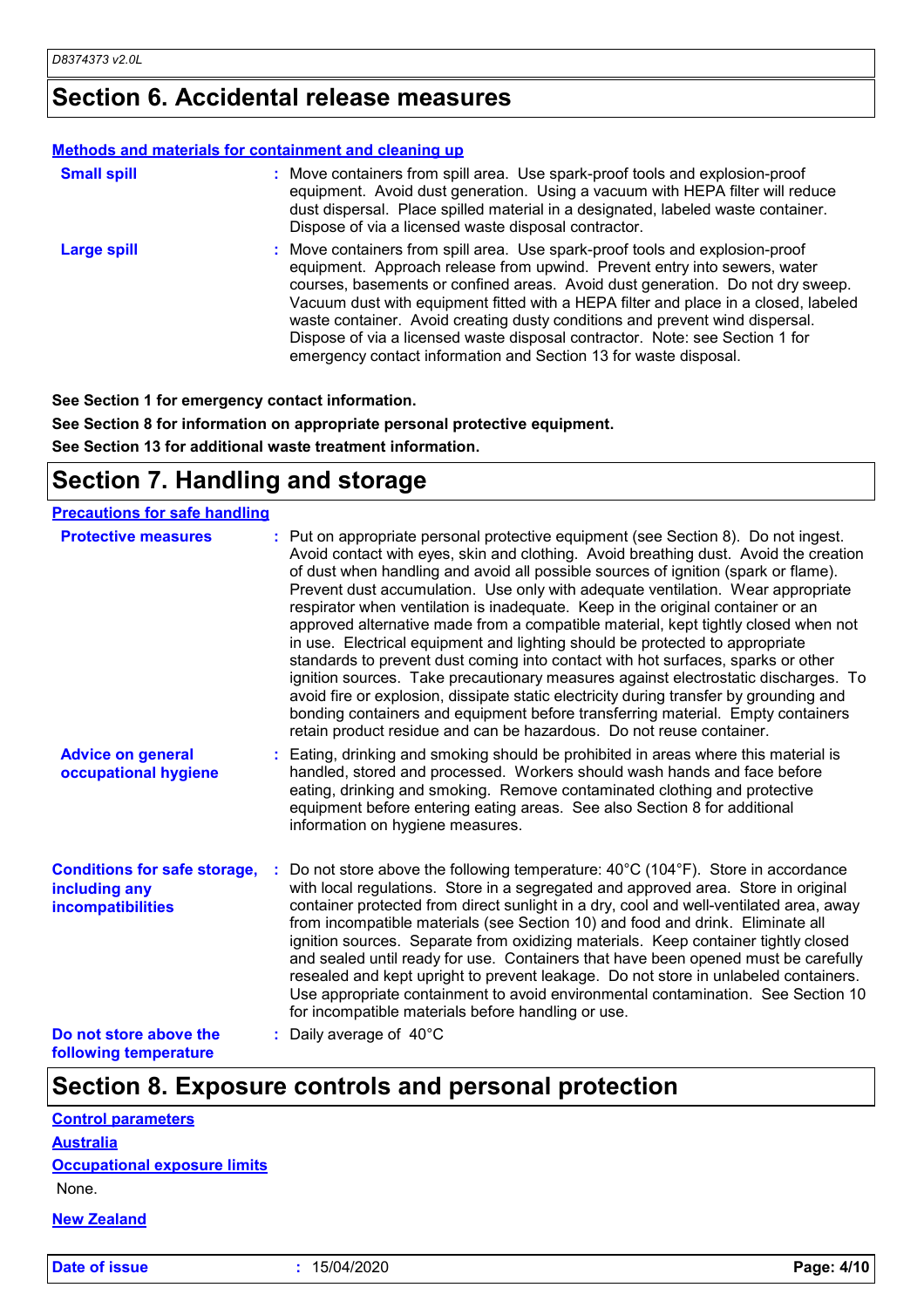#### **Section 8. Exposure controls and personal protection**

| <b>Occupational exposure limits</b> | No exposure standard allocated.                                                                                                                          |
|-------------------------------------|----------------------------------------------------------------------------------------------------------------------------------------------------------|
| Ingredient name                     | <b>Exposure limits</b>                                                                                                                                   |
| subtilisin                          | NZ HSWA 2015 (New Zealand, 11/2017). Absorbed<br>through skin.<br>WES-Ceiling: 0.00006 mg/m <sup>3</sup> , (measured as 100% pure<br>crystalline enzyme) |

**Environmental exposure controls :** Emissions from ventilation or work process equipment should be checked to ensure they comply with the requirements of environmental protection legislation. In some cases, fume scrubbers, filters or engineering modifications to the process **Appropriate engineering controls :** Use only with adequate ventilation. If user operations generate dust, fumes, gas, vapor or mist, use process enclosures, local exhaust ventilation or other engineering controls to keep worker exposure to airborne contaminants below any recommended or statutory limits. The engineering controls also need to keep gas, vapor or dust concentrations below any lower explosive limits. Use explosion-proof ventilation equipment.

equipment will be necessary to reduce emissions to acceptable levels.

#### **Individual protection measures**

| <b>Hygiene measures</b>       | : Wash hands, forearms and face thoroughly after handling chemical products, before<br>eating, smoking and using the lavatory and at the end of the working period.<br>Appropriate techniques should be used to remove potentially contaminated clothing.<br>Wash contaminated clothing before reusing. Ensure that eyewash stations and<br>safety showers are close to the workstation location.                                                                                                                                                                                                                         |
|-------------------------------|---------------------------------------------------------------------------------------------------------------------------------------------------------------------------------------------------------------------------------------------------------------------------------------------------------------------------------------------------------------------------------------------------------------------------------------------------------------------------------------------------------------------------------------------------------------------------------------------------------------------------|
| <b>Eye/face protection</b>    | Safety eyewear complying with an approved standard should be used when a risk<br>assessment indicates this is necessary to avoid exposure to liquid splashes, mists,<br>gases or dusts. If contact is possible, the following protection should be worn,<br>unless the assessment indicates a higher degree of protection: chemical splash<br>goggles. If operating conditions cause high dust concentrations to be produced, use<br>dust goggles.                                                                                                                                                                        |
| <b>Skin protection</b>        |                                                                                                                                                                                                                                                                                                                                                                                                                                                                                                                                                                                                                           |
| <b>Hand protection</b>        | : Chemical-resistant, impervious gloves complying with an approved standard should<br>be worn at all times when handling chemical products if a risk assessment indicates<br>this is necessary. Considering the parameters specified by the glove manufacturer,<br>check during use that the gloves are still retaining their protective properties. It<br>should be noted that the time to breakthrough for any glove material may be<br>different for different glove manufacturers. In the case of mixtures, consisting of<br>several substances, the protection time of the gloves cannot be accurately<br>estimated. |
| <b>Body protection</b>        | : Personal protective equipment for the body should be selected based on the task<br>being performed and the risks involved and should be approved by a specialist<br>before handling this product.                                                                                                                                                                                                                                                                                                                                                                                                                       |
| <b>Other skin protection</b>  | : Appropriate footwear and any additional skin protection measures should be<br>selected based on the task being performed and the risks involved and should be<br>approved by a specialist before handling this product.                                                                                                                                                                                                                                                                                                                                                                                                 |
| <b>Respiratory protection</b> | Based on the hazard and potential for exposure, select a respirator that meets the<br>appropriate standard or certification. Respirators must be used according to a<br>respiratory protection program to ensure proper fitting, training, and other important<br>aspects of use.                                                                                                                                                                                                                                                                                                                                         |

#### **Section 9. Physical and chemical properties**

| <b>Appearance</b>     |                                                     |
|-----------------------|-----------------------------------------------------|
| <b>Physical state</b> | : Solid. [Powder.wrapped in PVOH foil with Bitrex®] |
| <b>Color</b>          | : White, Pink, Blue, Green.                         |
| <b>Odor</b>           | : Not available.                                    |
| <b>Odor threshold</b> | : Not available.                                    |

**Date of issue :** 15/04/2020 **Page: 5/10**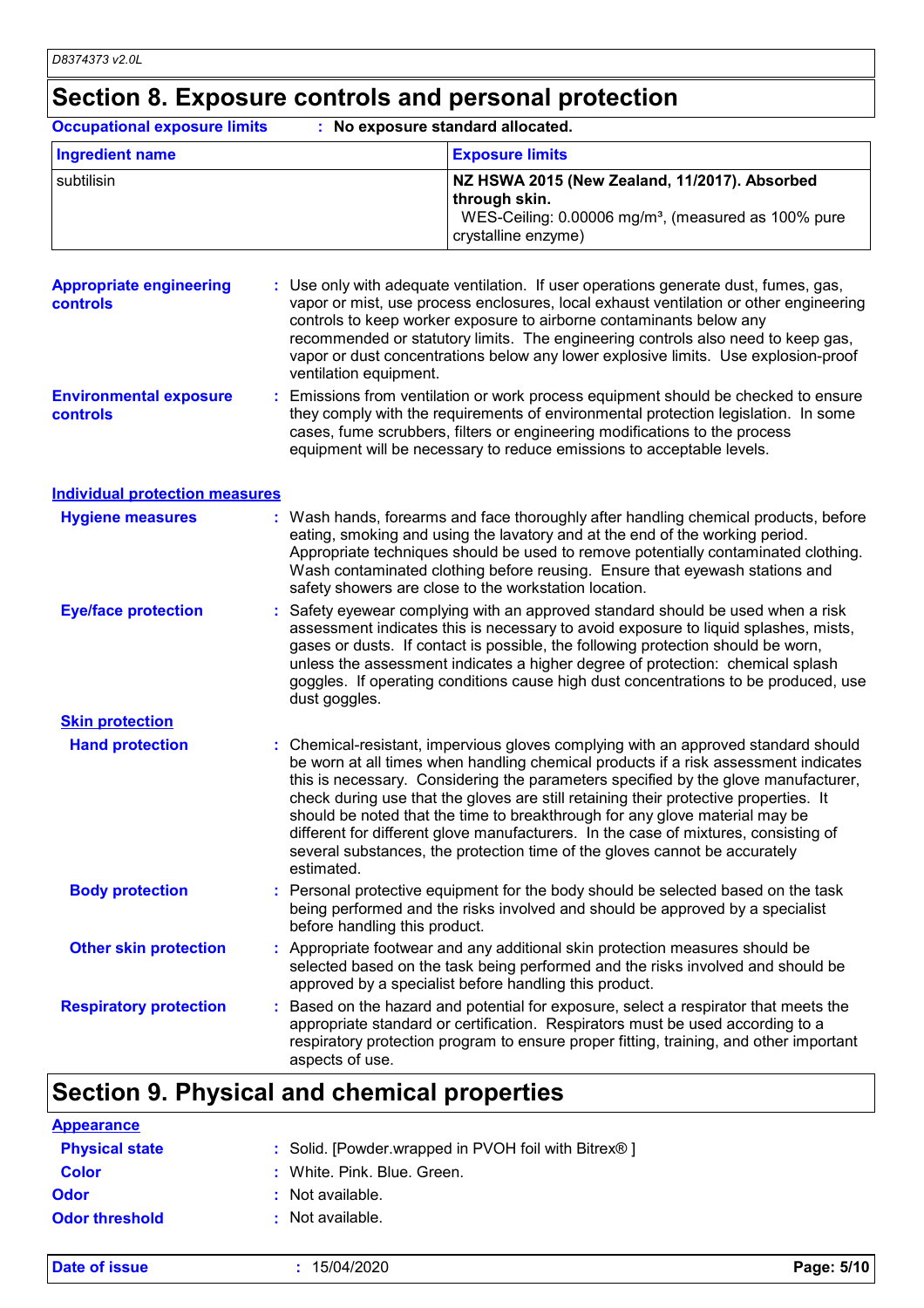## **Section 9. Physical and chemical properties**

| pH                                                     | : 10.5 to 10.9 [Conc. (% w/w): 10%]                                    |  |
|--------------------------------------------------------|------------------------------------------------------------------------|--|
| <b>Melting point</b>                                   | : Not available.                                                       |  |
| <b>Boiling point</b>                                   | : Not available.                                                       |  |
| <b>Flash point</b>                                     | : Not available.                                                       |  |
| <b>Evaporation rate</b>                                | : Not available.                                                       |  |
| <b>Flammability (solid, gas)</b>                       | : Not available.                                                       |  |
| <b>Lower and upper explosive</b><br>(flammable) limits | : Not available.                                                       |  |
| <b>Vapor pressure</b>                                  | : Not available.                                                       |  |
| <b>Vapor density</b>                                   | : Not available.                                                       |  |
| <b>Relative density</b>                                | : Not available.                                                       |  |
| <b>Solubility</b>                                      | : Easily soluble in the following materials: cold water and hot water. |  |
| <b>Solubility in water</b>                             | : Easily soluble in the following materials: Cold water and hot water. |  |
| <b>Partition coefficient: n-</b><br>octanol/water      | : Not available.                                                       |  |
| <b>Auto-ignition temperature</b>                       | : Not available.                                                       |  |
| <b>Decomposition temperature</b>                       | : Not available.                                                       |  |
| <b>Viscosity</b>                                       | : Not available.                                                       |  |
| Flow time (ISO 2431)                                   | : Not available.                                                       |  |
|                                                        | 17 - 18g                                                               |  |

### **Section 10. Stability and reactivity**

| <b>Reactivity</b>                                   | : No specific test data related to reactivity available for this product or its ingredients.                                                                                                                                                                                                                                                                          |
|-----------------------------------------------------|-----------------------------------------------------------------------------------------------------------------------------------------------------------------------------------------------------------------------------------------------------------------------------------------------------------------------------------------------------------------------|
| <b>Chemical stability</b>                           | : The product may not be stable under certain conditions of storage or use. See<br>"Possibility of Hazardous Reactions" for further information.                                                                                                                                                                                                                      |
| <b>Possibility of hazardous</b><br><b>reactions</b> | : Under normal conditions of storage and use, hazardous reactions will not occur.                                                                                                                                                                                                                                                                                     |
| <b>Conditions to avoid</b>                          | : Avoid the creation of dust when handling and avoid all possible sources of ignition<br>(spark or flame). Take precautionary measures against electrostatic discharges.<br>To avoid fire or explosion, dissipate static electricity during transfer by grounding<br>and bonding containers and equipment before transferring material. Prevent dust<br>accumulation. |
| <b>Incompatible materials</b>                       | $:$ Reactive or incompatible with the following materials:<br>oxidizing materials                                                                                                                                                                                                                                                                                     |
| <b>Hazardous decomposition</b><br>products          | : Under normal conditions of storage and use, hazardous decomposition products<br>should not be produced.                                                                                                                                                                                                                                                             |

### **Section 11. Toxicological information**

#### **Information on toxicological effects**

#### **Acute toxicity**

| <b>Product/ingredient name</b> | <b>Result</b>                                                       | <b>Species</b>       | <b>Dose</b>                             | <b>Exposure</b> |
|--------------------------------|---------------------------------------------------------------------|----------------------|-----------------------------------------|-----------------|
| subtilisin<br>sodium carbonate | LD50 Oral<br>LD50 Dermal<br>LD50 Oral                               | Rat<br>Rabbit<br>Rat | 3700 mg/kg<br>>2000 mg/kg<br>2800 mg/kg |                 |
| <b>Conclusion/Summary</b>      | : Based on available data, the classification criteria are not met. |                      |                                         |                 |

|  | Date of issue |  |
|--|---------------|--|
|  |               |  |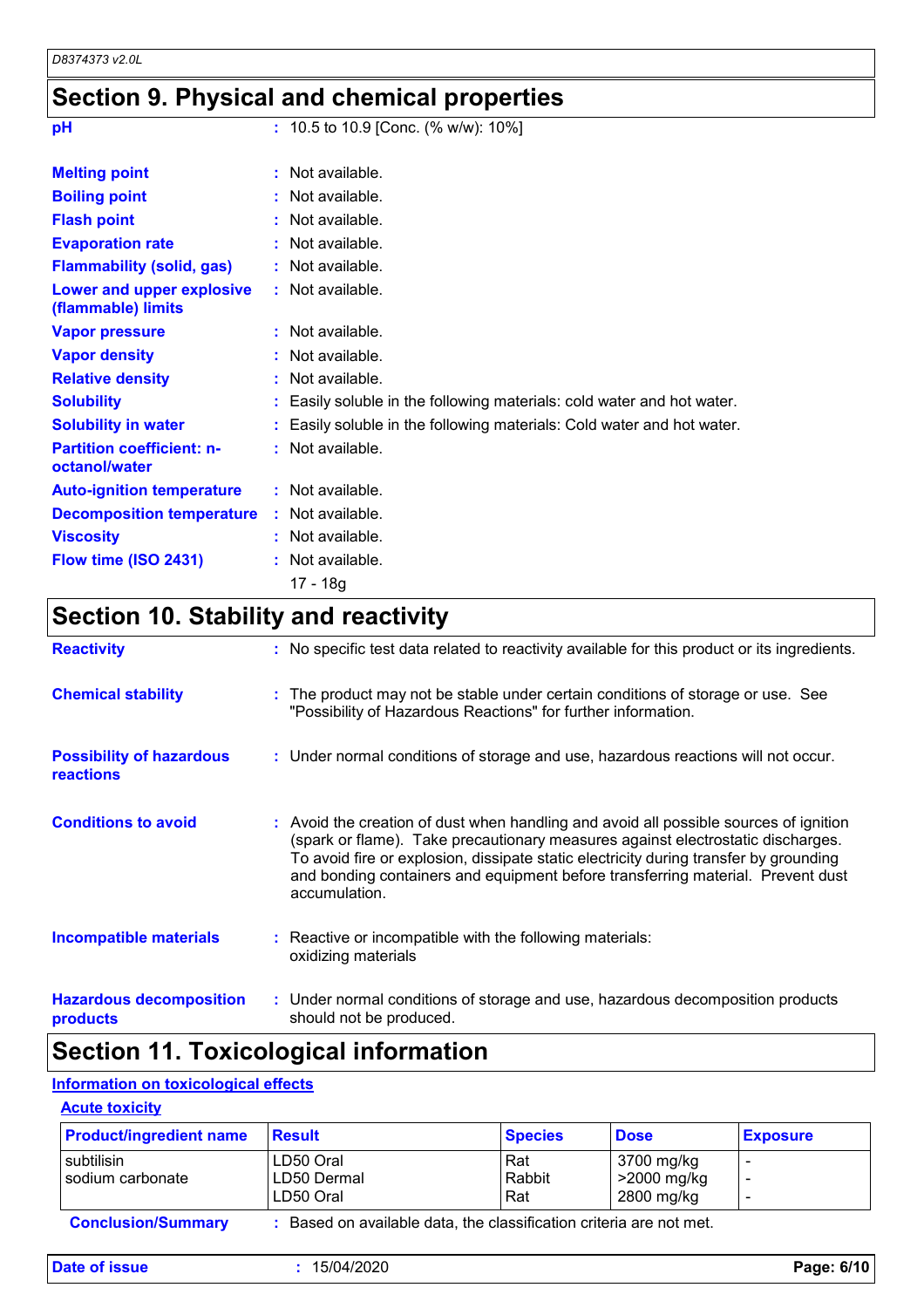# **Section 11. Toxicological information**

| <b>Irritation/Corrosion</b>                                                                            |                                                                                                                                             |                  |              |                                          |                    |
|--------------------------------------------------------------------------------------------------------|---------------------------------------------------------------------------------------------------------------------------------------------|------------------|--------------|------------------------------------------|--------------------|
| <b>Product/ingredient name</b>                                                                         | <b>Result</b>                                                                                                                               | <b>Species</b>   | <b>Score</b> | <b>Exposure</b>                          | <b>Observation</b> |
| subtilisin<br>sodium carbonate                                                                         | Eyes - Moderate irritant<br>Eyes - Mild irritant                                                                                            | Rabbit<br>Rabbit |              | 3 milligrams<br>0.5 minutes<br>100       |                    |
|                                                                                                        | Eyes - Moderate irritant                                                                                                                    | Rabbit           |              | milligrams<br>24 hours 100<br>milligrams |                    |
| <b>Conclusion/Summary</b>                                                                              |                                                                                                                                             |                  |              |                                          |                    |
| <b>Skin</b>                                                                                            | : Non-irritant to skin.                                                                                                                     |                  |              |                                          |                    |
| <b>Eyes</b>                                                                                            | : Based on Calculation method: Irritating to eyes.                                                                                          |                  |              |                                          |                    |
| <b>Respiratory</b><br><b>Sensitization</b><br>Not available.                                           | : The product is neither irritant by inhalation nor a respiratory sensitizer.                                                               |                  |              |                                          |                    |
| <b>Conclusion/Summary</b>                                                                              |                                                                                                                                             |                  |              |                                          |                    |
| <b>Skin</b>                                                                                            | : Based on available data, the classification criteria are not met.                                                                         |                  |              |                                          |                    |
| <b>Respiratory</b><br><b>Mutagenicity</b><br>Not available.                                            | : Based on available data, the classification criteria are not met.                                                                         |                  |              |                                          |                    |
| <b>Conclusion/Summary</b><br><b>Carcinogenicity</b><br>Not available.                                  | : Based on available data, the classification criteria are not met.                                                                         |                  |              |                                          |                    |
| <b>Conclusion/Summary</b><br><b>Reproductive toxicity</b><br>Not available.                            | : Based on available data, the classification criteria are not met.                                                                         |                  |              |                                          |                    |
| <b>Conclusion/Summary</b><br><b>Teratogenicity</b><br>Not available.                                   | : Based on available data, the classification criteria are not met.                                                                         |                  |              |                                          |                    |
| <b>Conclusion/Summary</b><br><b>Specific target organ toxicity (single exposure)</b><br>Not available. | : Based on available data, the classification criteria are not met.                                                                         |                  |              |                                          |                    |
| <b>Specific target organ toxicity (repeated exposure)</b><br>Not available.                            |                                                                                                                                             |                  |              |                                          |                    |
| <b>Aspiration hazard</b><br>Not available.                                                             |                                                                                                                                             |                  |              |                                          |                    |
|                                                                                                        |                                                                                                                                             |                  |              |                                          |                    |
| <b>Information on the likely</b><br>routes of exposure                                                 | : Not available.                                                                                                                            |                  |              |                                          |                    |
| <b>Potential acute health effects</b>                                                                  |                                                                                                                                             |                  |              |                                          |                    |
| <b>Eye contact</b>                                                                                     | : Causes serious eye irritation.                                                                                                            |                  |              |                                          |                    |
| <b>Inhalation</b>                                                                                      | : Exposure to airborne concentrations above statutory or recommended exposure<br>limits may cause irritation of the nose, throat and lungs. |                  |              |                                          |                    |
| <b>Skin contact</b><br><b>Ingestion</b>                                                                | : No known significant effects or critical hazards.<br>: No known significant effects or critical hazards.                                  |                  |              |                                          |                    |

#### **Symptoms related to the physical, chemical and toxicological characteristics**

|  | <b>Date of issue</b> |  |
|--|----------------------|--|
|  |                      |  |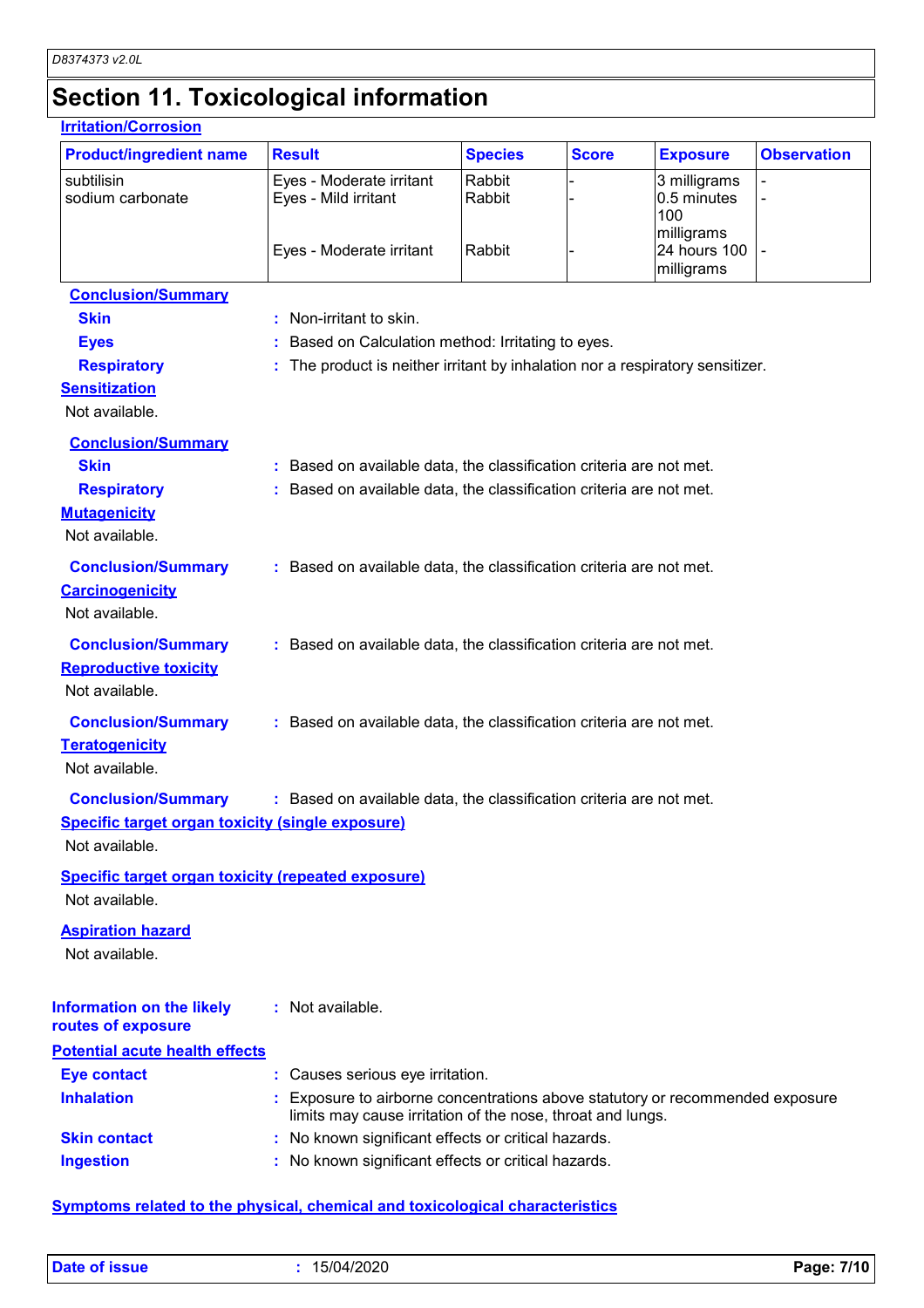### **Section 11. Toxicological information**

| <b>Eye contact</b>  | : Adverse symptoms may include the following:<br>pain or irritation<br>watering<br>redness |
|---------------------|--------------------------------------------------------------------------------------------|
| <b>Inhalation</b>   | : Adverse symptoms may include the following:<br>respiratory tract irritation<br>coughing  |
| <b>Skin contact</b> | : No specific data.                                                                        |
| <b>Ingestion</b>    | : No specific data.                                                                        |

|                                                   | Delayed and immediate effects and also chronic effects from short and long term exposure |
|---------------------------------------------------|------------------------------------------------------------------------------------------|
| <b>Short term exposure</b>                        |                                                                                          |
| <b>Potential immediate</b><br>effects             | $:$ Not available.                                                                       |
| <b>Potential delayed effects : Not available.</b> |                                                                                          |
| <b>Long term exposure</b>                         |                                                                                          |
| <b>Potential immediate</b><br>effects             | $:$ Not available.                                                                       |
| <b>Potential delayed effects : Not available.</b> |                                                                                          |
| <b>Potential chronic health effects</b>           |                                                                                          |
| Not available.                                    |                                                                                          |
| <b>Conclusion/Summary</b>                         | : Based on available data, the classification criteria are not met.                      |
| <b>General</b>                                    | Repeated or prolonged inhalation of dust may lead to chronic respiratory irritation.     |
| <b>Carcinogenicity</b>                            | : No known significant effects or critical hazards.                                      |
| <b>Mutagenicity</b>                               | : No known significant effects or critical hazards.                                      |
| <b>Teratogenicity</b>                             | : No known significant effects or critical hazards.                                      |
| <b>Developmental effects</b>                      | : No known significant effects or critical hazards.                                      |
| <b>Fertility effects</b>                          | : No known significant effects or critical hazards.                                      |

#### **Numerical measures of toxicity**

#### **Acute toxicity estimates**

| <b>Route</b> | <b>ATE value</b> |
|--------------|------------------|
| Oral         | 3500 mg/kg       |

### **Section 12. Ecological information**

#### **Toxicity**

| <b>Product/ingredient name</b> | <b>Result</b>                                                                                                                                        | <b>Species</b>                                                                                                 | <b>Exposure</b>                              |
|--------------------------------|------------------------------------------------------------------------------------------------------------------------------------------------------|----------------------------------------------------------------------------------------------------------------|----------------------------------------------|
| subtilisin                     | Acute EC50 23.78 mg/l Fresh water                                                                                                                    | Crustaceans - Ceriodaphnia<br>dubia - Neonate                                                                  | 48 hours                                     |
| sodium carbonate               | Acute EC50 242000 µg/l Fresh water<br>Acute LC50 176000 µg/l Fresh water<br>Acute LC50 265000 µg/l Fresh water<br>Acute LC50 300000 µg/l Fresh water | Algae - Navicula seminulum<br>Crustaceans - Amphipoda<br>Daphnia - Daphnia magna<br>Fish - Lepomis macrochirus | 96 hours<br>48 hours<br>48 hours<br>96 hours |

#### **Persistence and degradability**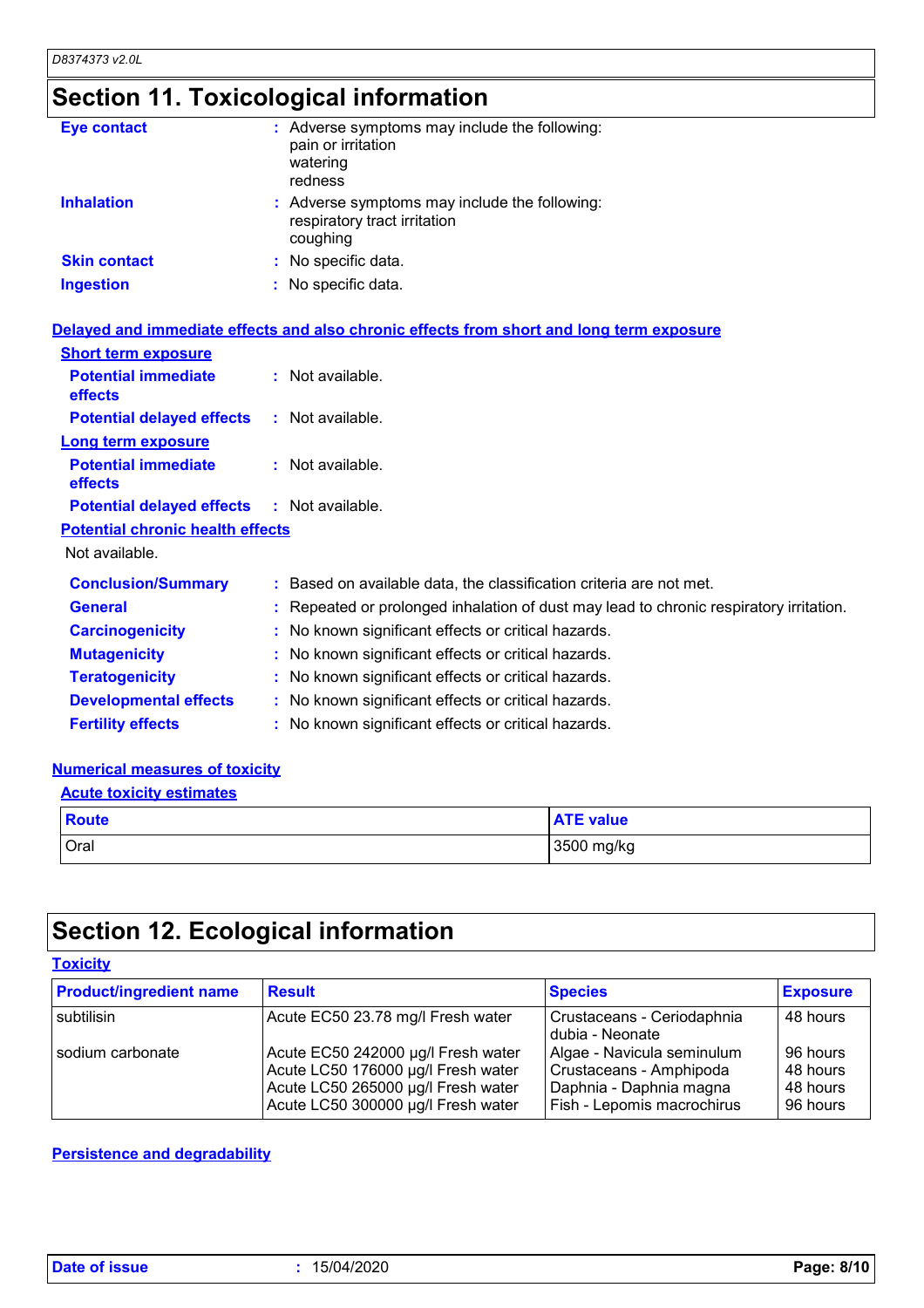#### **Section 12. Ecological information**

| <b>Product/ingredient name</b>   | <b>Test</b>                                                                                                                                                                                                | <b>Result</b>                                                       | <b>Dose</b> | <b>Inoculum</b> |
|----------------------------------|------------------------------------------------------------------------------------------------------------------------------------------------------------------------------------------------------------|---------------------------------------------------------------------|-------------|-----------------|
| Alcohols, C16-18,<br>ethoxylated | OECD 303A<br>303A Simulation<br>Test - Aerobic<br>Sewage<br>Treatment -<br><b>Activated Sludge</b><br>Units<br><b>OECD 301B28</b><br>301B Ready<br>Biodegradability -<br>CO <sub>2</sub> Evolution<br>Test | 90 % - Readily - 28 days<br>>60 % - Readily - 28 days               |             |                 |
| <b>Conclusion/Summary</b>        |                                                                                                                                                                                                            | : Based on available data, the classification criteria are not met. |             |                 |

| <b>Product/ingredient name</b>   | <b>Aquatic half-life</b> | <b>Photolysis</b> | Biodegradability |
|----------------------------------|--------------------------|-------------------|------------------|
| Alcohols, C16-18,<br>ethoxylated |                          |                   | Readily          |

#### **Bioaccumulative potential**

Not available.

| <b>Mobility in soil</b>                                 |                  |
|---------------------------------------------------------|------------------|
| <b>Soil/water partition</b><br><b>coefficient (Koc)</b> | : Not available. |

#### **Other adverse effects** : No known significant effects or critical hazards.

### **Section 13. Disposal considerations**

| <b>Disposal methods</b> | : The generation of waste should be avoided or minimized wherever possible.<br>Disposal of this product, solutions and any by-products should at all times comply<br>with the requirements of environmental protection and waste disposal legislation<br>and any regional local authority requirements. Dispose of surplus and non-<br>recyclable products via a licensed waste disposal contractor. Waste should not be<br>disposed of untreated to the sewer unless fully compliant with the requirements of<br>all authorities with jurisdiction. Waste packaging should be recycled. Incineration or<br>landfill should only be considered when recycling is not feasible. This material and<br>its container must be disposed of in a safe way. Care should be taken when<br>handling emptied containers that have not been cleaned or rinsed out. Empty<br>containers or liners may retain some product residues. Avoid dispersal of spilled |
|-------------------------|----------------------------------------------------------------------------------------------------------------------------------------------------------------------------------------------------------------------------------------------------------------------------------------------------------------------------------------------------------------------------------------------------------------------------------------------------------------------------------------------------------------------------------------------------------------------------------------------------------------------------------------------------------------------------------------------------------------------------------------------------------------------------------------------------------------------------------------------------------------------------------------------------------------------------------------------------|
|                         | material and runoff and contact with soil, waterways, drains and sewers.                                                                                                                                                                                                                                                                                                                                                                                                                                                                                                                                                                                                                                                                                                                                                                                                                                                                           |

|                                      | <b>ADG</b>               | <b>ADR/RID</b> | <b>IMDG</b>              | <b>IATA</b>    |
|--------------------------------------|--------------------------|----------------|--------------------------|----------------|
| <b>UN number</b>                     | Not regulated.           | Not regulated. | Not regulated.           | Not regulated. |
| <b>UN proper</b><br>shipping name    |                          |                |                          |                |
| <b>Transport hazard</b><br>class(es) | $\overline{\phantom{0}}$ |                | $\overline{\phantom{0}}$ |                |
| <b>Packing group</b>                 | $\overline{\phantom{a}}$ |                | -                        | -              |
| <b>Date of issue</b>                 |                          | 15/04/2020     |                          | Page: 9/10     |

## **Section 14. Transport information**